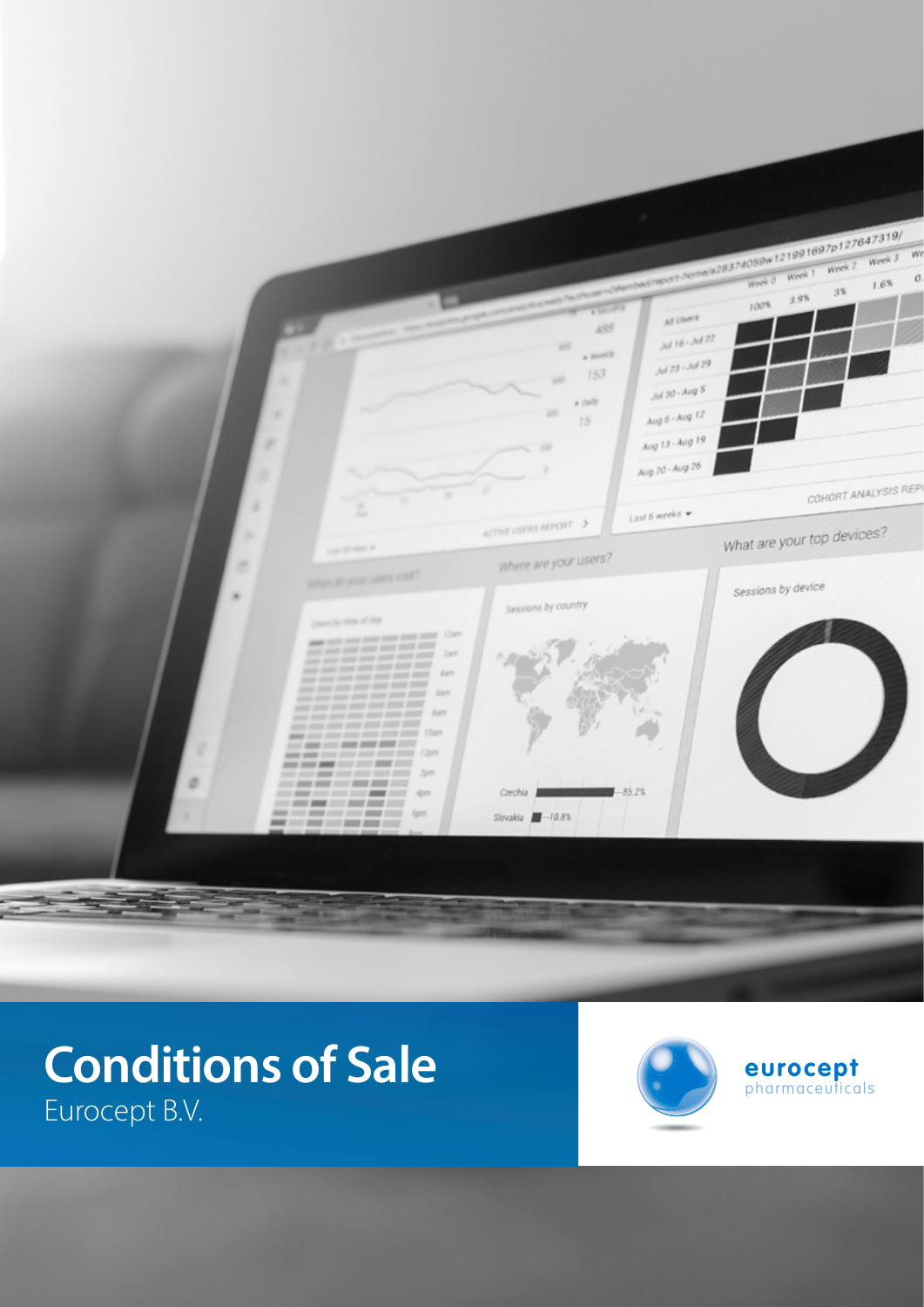

# **GENERAL SALES, DELIVERY AND PAYMENT TERMS AND CONDITIONS OF EUROCEPT B.V.**

#### **1. GENERAL**

In these General Terms and Conditions, the following terms shall have the meaning indicated after them:

"GeneraI Terms and conditions": these General Sales, Delivery and Payment Terms and Conditions of Eurocept B.V.;

"Eurocept": Eurocept B.V., a private company with limited liability with its registered office in Ankeveen;

"the Other Party": all potential or actual customers of goods, equipment and/or instruments;

"Goods": all goods or products manufactured and/or marketed by Eurocept which are not equipment and/or instruments.

## **2. APPLICABILITY**

- 2.1 These General Terms and conditions shall apply in full to all legal relationships in which Eurocept acts as a seller and or supplier of goods, equipment and/or instruments.
- 2.2 The Other Party shall be assumed to have consented to these General Terms, by the mere fact of ordering and/ or accepting delivery of goods.
- 2.3 Eurocept expressly rejects the applicability of the general terms and conditions utilized by the Other Party.
- 2.4 These General Terms and Conditions may only be deviated from by written agreement.
- 2.5 lf one or more of the provisions of the General Terms and Conditions turn out to be invalid, the other provisions shall continue to apply in full.

## **3. PRICES AND QUOTES**

- 3.1 All price and other quotes by Eurocept shall be entirely without obligation.
- 3.2 Eurocept is entitled to withdraw its offer in writing within 48 hours after acceptance by the Other Party.
- 3.3 All prices are exclusive of VAT.
- 3.4 In the event of interim changes in its sales price, Eurocept reserves the right to charge the price applicable on the date of shipment according to Eurocept's price list, even if a price has already been agreed on. In such a case, the Other Party shall be entitled to rescind the agreement in writing. Eurocept shall also be entitled to pass on immediately to the Other Party the effects of government measures, including court decisions, regarding delivery of the goods, equipment and/or instruments, or the price or payment for this.
- 3.5 All samples and models shall only be furnished as indications.
- 3.6 Offers from stock shall always be subject to sale in the meantime, that is, whilst stocks last.

#### **4. FORMATION OF AGREEMENTS**

An agreement shall be formed between Eurocept and the Other Party after written confirmation of the Other Party's order by Eurocept. Without written confirmation, an agreement shall be formed after Eurocept has begun executing the Other Party's order.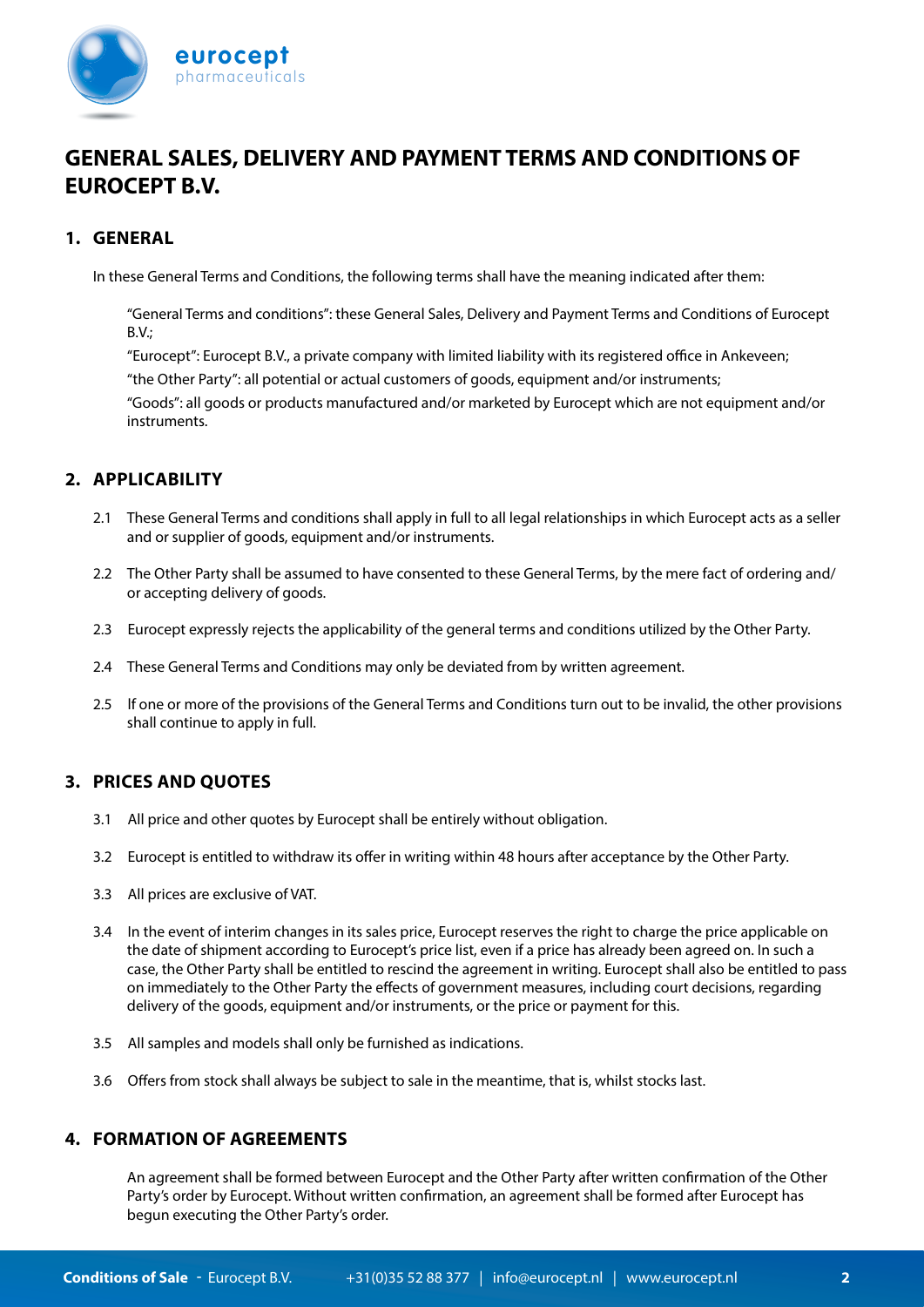

# **5. DELIVERY AND DELIVERY PERIODS**

- 5.1 Agreed delivery periods shall only be considered indications and not strict deadlines.
- 5.2 Eurocept shall be entitled to make partial deliveries. lf there is a partial delivery, the Other Party must pay the invoice relating to this as if it concerned a separate transaction.
- 5.3 Delivery periods shall commence as from the time Eurocept possesses all information requested by it from the Other Party.
- 5.4 In case of deliveries to the Other Party with a value of less than  $\epsilon$  125,- per shipment, Eurocept charges per such delivery an amount of € 25,- in order to offset administration and PO costs.
- 5.5 Eurocept reserves the right to demand pre-payment, cash on delivery or security from the Other Party at any time for deliveries, and to suspend or refuse delivery if the pre-payment and/or cash on delivery is not provided and/or if the desired security is not furnished to Eurocepts' satisfaction.
- 5.6 For deliveries inside the Benelux, the risk of the delivered goods, equipment and/or instruments is for the Other Party at the time of arrival on the pre-determined place, preceding the offloading of all goods, equipment andor instruments.
- 5.7 For all shipments performed by Eurocept outside the Benelux, 'Delivered At Place' basis will be charged to the Other Party.

# **6. RESALE/DELIVERY**

- 6.1 The Other Party must at all times have the required pharmaceutical permits/licenses in place to receive all goods, equipment and/or instruments.
- 6.2 lf the Other Party is a wholesaler, it must only sell goods, equipment and/or instruments in the original packaging, without any changes or damage to this.
- 6.3 The Other Party , not being a wholesaler, shall never use the goods, equipment and/or instruments as a gift and never offer or deliver these with other goods, equipment and/or instruments for a total price.
- 6.4 Eurocept shall be entitled at all times to take back at its expense, for whatever reason, goods, equipment and/or instruments delivered. The goods, equipment and/or instruments will be refunded. The Other Party undertakes to fully cooperate in this regard and to follow all of Eurocept's instructions in this regard.
- 6.5 The Other Party must- if necessary- be able to demonstrate to Eurocept at all times to whom it has resold and delivered which goods, equipment and/or instruments. The Other Party must immediately report to Eurocept all information received by it concerning use of the goods, equipment and/or instruments by the end user.

# **7. PAYMENT**

- 7.1 Payment for all goods, equipment and/or instruments delivered must be made within 30 days of the invoice date. Payment must be made in the agreed currency, without a set-off, discount or any other legal act which could limit of nullify the Other Party's payment obligation.
- 7.2 lf payment has not been made within 30 days in accordance with Article 7.1, the Other Party shall be in default by operation of law without a notice of default begin required, and, without prejudice to Eurocept's other rights, it shall owe interest on the invoice amount equal to 1% per month (or portion thereof) or, insofar as higher, the statutory interest.
- 7.3 The Other Party shall not be entitled to suspend payment, unless in accordance with Article 9, a reclaim has been submitted.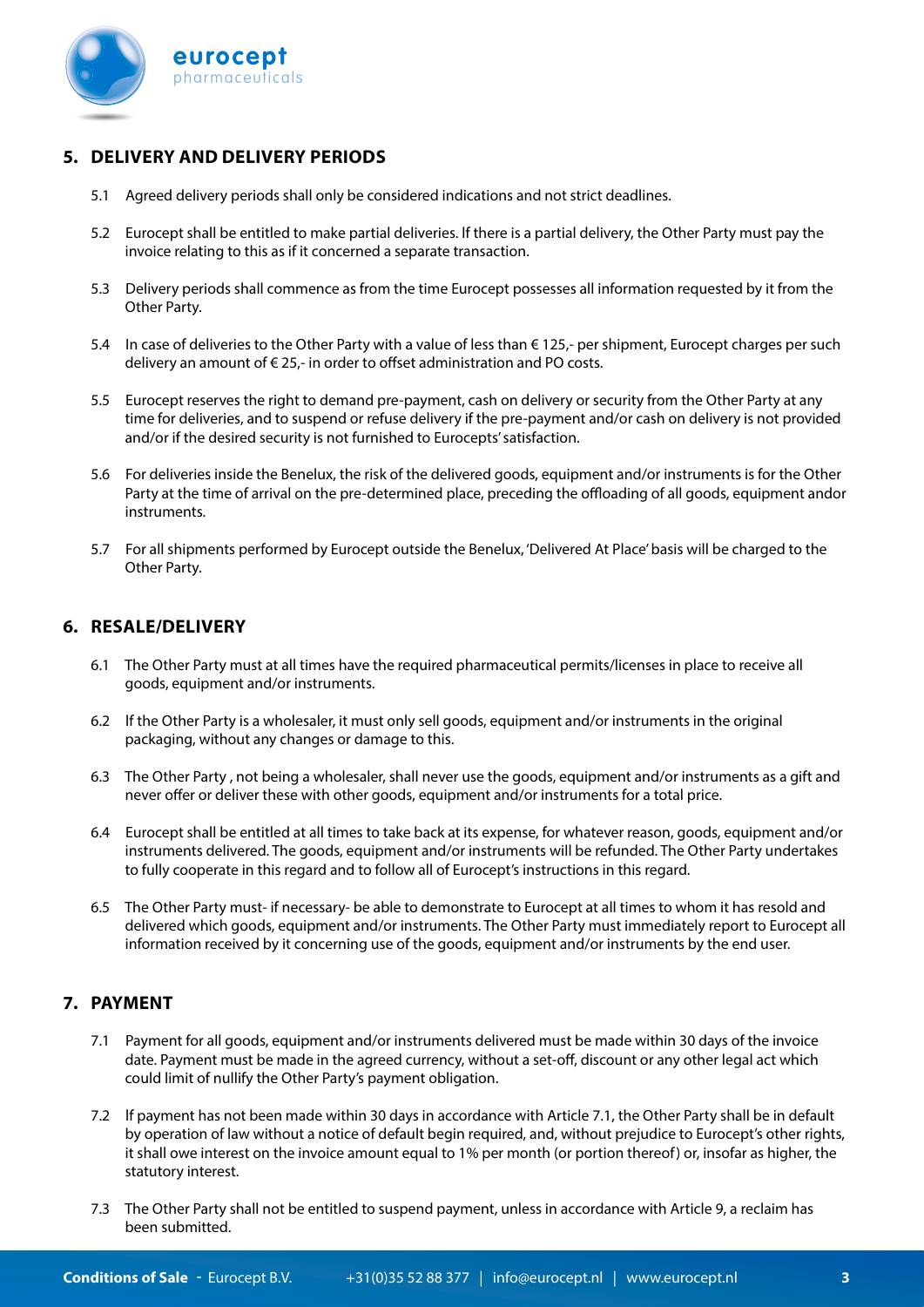

- 7.4 In the event of collection of an invoice, Eurocept shall be entitled to charge extrajudicial collection costs in accordance with the Recommended Collection Rate of the Netherlands Bank Association, with a Euro 250,--, minimum and without prejudice to Eurocept's right to seek compensation for all legal and other costs.
- 7.5 Regardless of any instructions otherwise by the Other Party, each payment by the Other Party shall be applied first to pay the legal and other costs owed and then subtracted from the interest owed, and, next, from the claim outstanding the longest.
- 7.6 Eurocept shall be entitled at all times to set off all payment discounts incorrectly deducted and all outstanding amounts which have become due against payments to be made by Eurocept to the Other Party on whatever account.

#### **8. RETENTION OF TITLE**

- 8.1 Eurocept shall retain the title to goods, equipment and/or instruments delivered or to be de livered by it until the Other Party has paid everything it owes Eurocept on account of goods, equipment and/or instruments delivered or to be delivered, or work performed or to be performed in that connection, as well as claims by Eurocept based on breaches by the other Party.
- 8.2 Eurocept shall always be entitled to itself retrieve the goods, equipment and/or instruments belonging to it from the site they are located without a further notice of default or court intervention. The Other Party shall grant Eurocept an irrevocable power of attorney to enter the spaces used for these at or for the Other Party. All costs related to retrieving the goods, equipment and/or instruments shall be paid by the Other Party.
- 8.3 lf Eurocept is entitled to any goods, equipment and/or instruments under Article 8.1, the other Party may only dispose of these as part of its normal business operations, on the understanding that the Other Party shall not be entitled to create pledges or any other security interest on/in those goods, equipment and/or instruments.
- 8.4 The Other Party must inform Eurocept immediately if third parties assert rights regarding the goods, equipment and/or instruments owned by Eurocept pursuant to this Article 8, and Must inform the third parties concerned of those ownership rights.

## **9. COMPLAINTS**

- 9.1 The Other Party must examine immediately after delivery whether the goods, equipment and/or instruments conform to the agreement. A complaint must be submitted in writing immediately after discovery, on the understanding that, if an externally visible defect is involved, the complaint must be submitted no later than five (5) days after the delivery date.
- 9.2 The complaint by the Other Party to Eurocept referred to in Article 9.1must include at least the following information:
	- a. the Other Party's full name and place of business;
	- b. a brief description of the complaint;
	- c. a description of the good concerned and quantity;
	- d. should Eurocept it deem necessary under specific circumstances, Eurocept can demand an inspection report through a remunerated and impartial expert.
- 9.3 lf a complaint is deemed well-founded, Eurocept must, at its option, deliver the missing Item, equipment and/or instruments concerned, or reduce the purchase price proportionate to the defect.
- 9.4 Claims and defenses regarding goods, equipment and/or instruments will expire twelve (12) months after the delivery date.
- 9.5 The Other Party must strictly comply with the statutory and other regulations regarding the manner of storing and handling the goods, equipment and/or instruments delivered and packaging.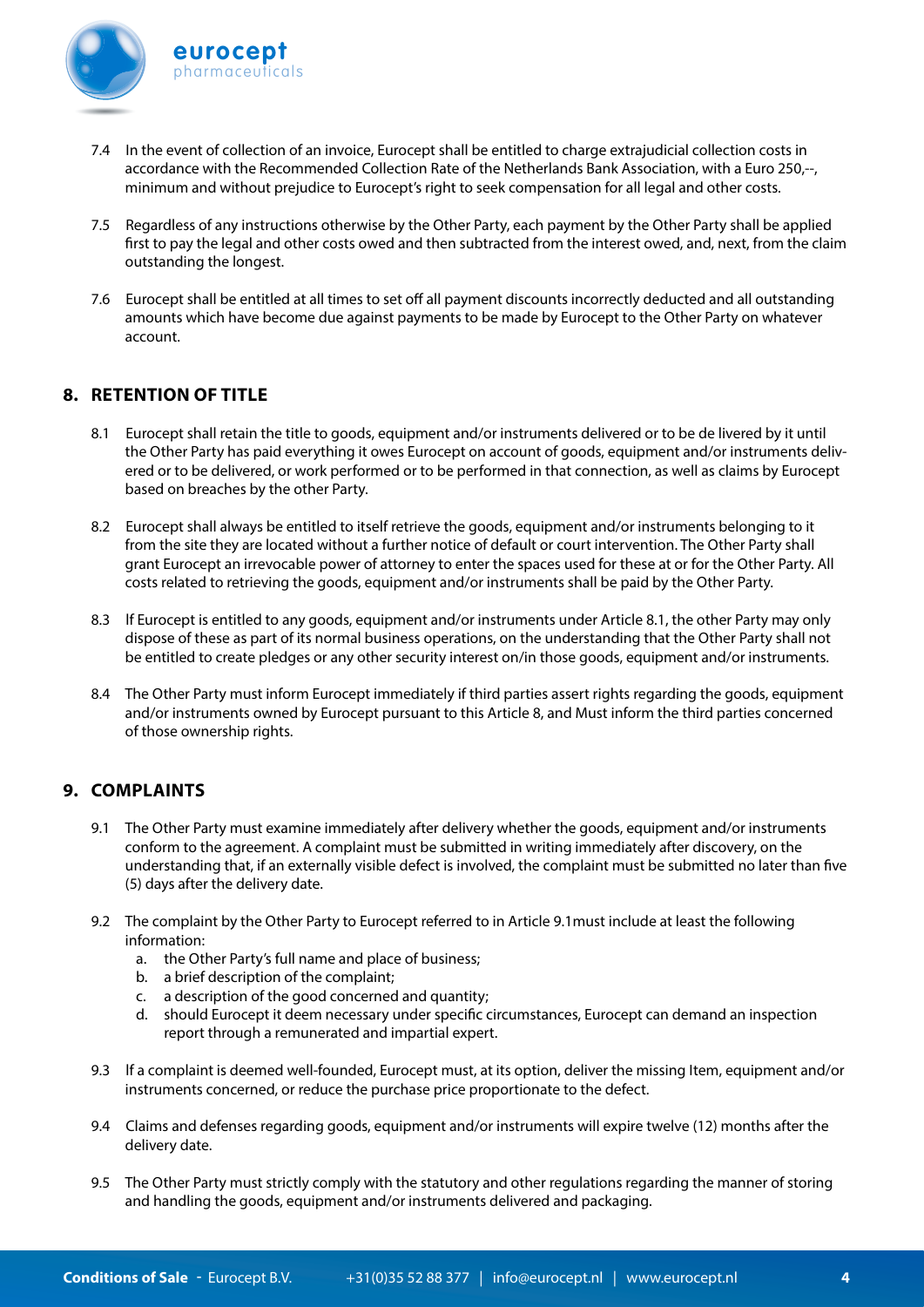

9.6 Eurocept will under no circumstances accept guarantee claims after the expiry date of goods, equipment and/or instruments.

## **10. RETURNS**

Goods, equipment and/or instruments can only be returned if Eurocept has agreed beforehand to a return in writing. Per return shipment Eurocept charges to the counterpart € 50,- in order to offset administration and handling costs. Unless:

- An error has been made by Eurocept during the processing and / or delivery of the order and as a consequence of this the Other Party has rightly complained.
- Goods are recalled (withdrawn from the market by the manufacturer or importer).
- A compensation scheme for (almost) expired articles, which applies to Eurocept and the Other Party.
- Otherwise written statement for acceptance of return that has been confirmed by Eurocept.

The following conditions are applicable:

- The risk of the shipment is the responsibility of the Other Party
- Within 5 working days after receipt of the delivered goods the application for return must be reported and accompanied by a statement of order date and packing slip number. If the request for return has been accepted by Eurocept, the Other Party will receive the "Return purchase order" form by e-mail. Without the "Return purchase order" form, the return shipment will not be processed.
- Goods, equipment and/or instruments were delivered directly by Eurocept, order date and packing slip number are available
- Goods, equipment and/or instruments are not damaged and are in the original packaging, they have not left the facilities of the Other Party and have been continuously stored under the appropriate conditions and under control of the Other Party's responsible person (by means of a signed statement)
- Goods, equipment and/or instruments are standard issue and not specifically ordered for the Other Party
- An appointment is made by Eurocept to pick up the returned goods
- It is the responsibility of the Other Party that the return goods are available in proper packaging. The signed return form should be present in the box.

The Other Party is not allowed to return goods that:

- Fall under the general controlled drugs (narcotics and psychotropics) license
- Are open or disassembled.

The above conditions are cumulative.

#### **11. LIABILITY**

- 11.1 Eurocept shall never be obliged to pay compensation except for property damage and/or personal injury.
- 11.2 Eurocept shall not be liable for direct or indirect consequential damage.
- 11.3 Eurocept shall not in any event be liable as:
	- a. behaviors of its management and others who on behalf of Eurocept are involved-except in case of sheer negligence;
	- b. unsuitability of means being used by Eurocept in its efforts to the Other Party;
	- c. strikes, lock-outs, illness, export, import and or transport prohibitions, transport problems, non-fulfillment of obligations by suppliers, disruptions in production, fire or other events resulting in damage in factories or warehouses, sit-down strikes, and restrictive international or national measures of whatever nature by governments.
	- d. lf Eurocept is liable under the aforementioned provisions or, if despite the liability exclusions contained in these, Eurocept is nevertheless liable for any damage pursuant to a court decision or in some other manner, Eurocept's liability for damage shall be limited to at most the amount for which Eurocept is insured and receives a payment in this regard under that insurance.